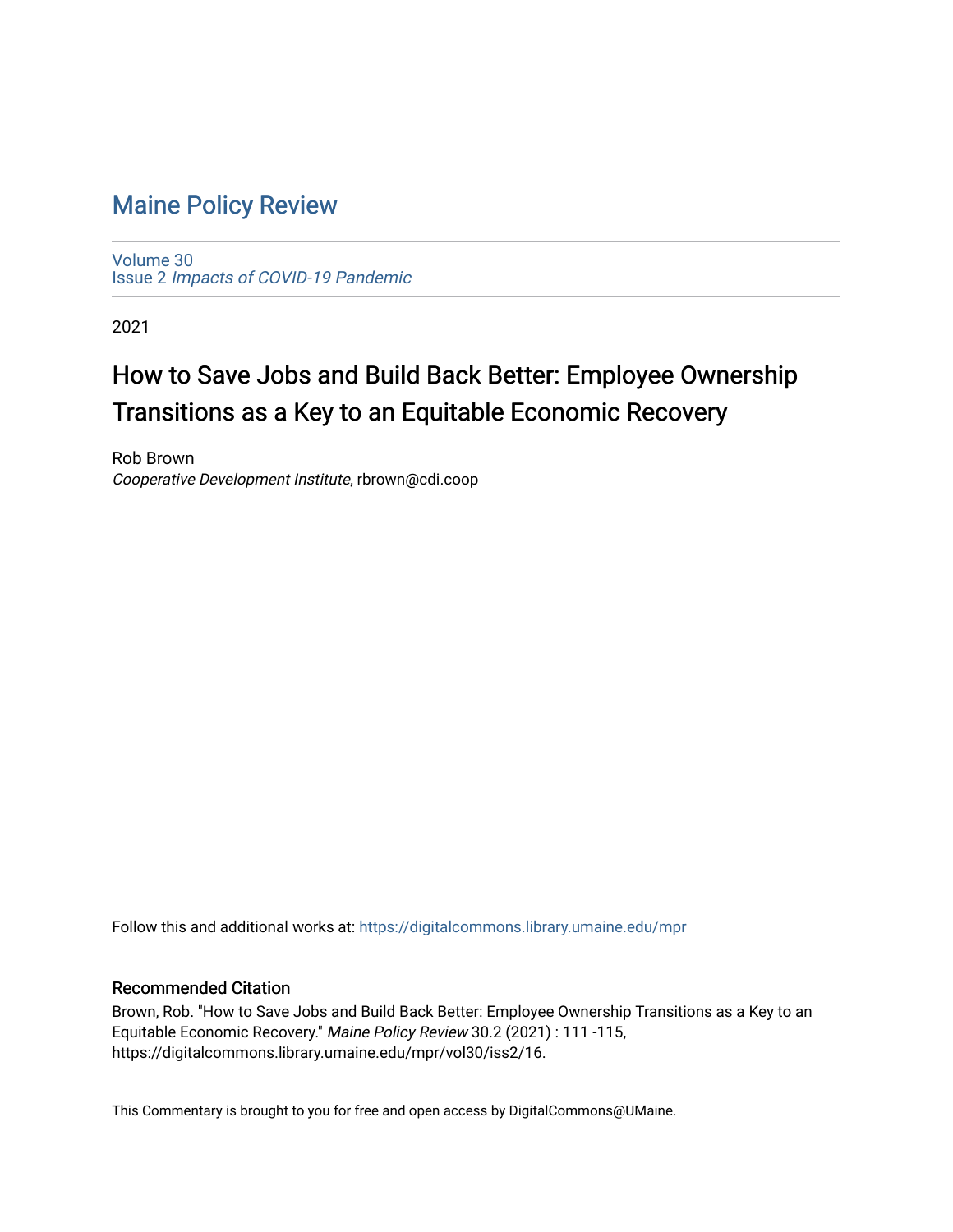# <span id="page-1-0"></span>How to Save Jobs and Build Back Better: Employee Ownership Transitions as a Key to an Equitable Economic Recovery

by Rob Brown

#### A SILVER TSUNAMI'S PANDEMIC SURGE

**P**rior to the COVID-19 pandemic,<br>Maine was already on the leading edge of what was termed the "silver tsunami," the looming retirement of aging business owners with no real plan for how to exit their businesses. While half of business owners nationally are over age 50, in rural regions such as Maine, nearly half are over 60. For businesses with more than 15 employees, 77 percent of owners are nearing retirement age (ICA Group [2020](#page-5-0)). According to national surveys, 79 percent of business owners want to retire within 10 years, 57 percent in less than 5 years, and 33 percent in less than three years (BEI [2016\)](#page-5-1). Research by the University of Maine School of Business [\(2021](#page-5-2)) estimated that Maine has 12,790 small businesses, employing 108,000 workers, where the owner wants to retire in the next several years.

Unfortunately, fewer than one in five business owners have a documented exit plan (BEI [2016](#page-5-1)), and most don't understand the process or options. Assuming children will take over or they will find a buyer is risky, since successful transitions to the second generation have dropped from 30 percent to 19 percent in recent [years](https://www.familybusinesscenter.com/resources/family-business-facts/) (CCFB [n.d.](#page-5-3)), and only 20 percent [of commercial listings actually sell](https://seilertucker.com/why-8-out-of-10-businesses-dont-sell/) (Seiler Tucker [2020](#page-5-4)). Too often, the default option ends up being liquidation and closure, and the smaller and more rural the business, the greater the likelihood of that outcome. As a result, business closure due to owner retirement is the largest single source of avoidable job loss over time (Logue and McIntyre [2008](#page-5-5)). A study in New York State demonstrated the challenge. [An estimated 3,700 busi](https://www.neweconomynyc.org/wp-content/uploads/2019/08/Factsheet.pdf)[nesses close each year due to owner retire](https://www.neweconomynyc.org/wp-content/uploads/2019/08/Factsheet.pdf)[ment, leading to a loss of 13,260 jobs](https://www.neweconomynyc.org/wp-content/uploads/2019/08/Factsheet.pdf)  [annually](https://www.neweconomynyc.org/wp-content/uploads/2019/08/Factsheet.pdf) (Sandmel [2019](#page-5-6)).

#### EFFECT OF THE COVID-19 PANDEMIC

What, if anything, has changed<br>as a result of the pandemic? In April 2021, research from the Federal Reserve (Crane et al. [2021](#page-5-7)) estimated that between March 2020 and February 2021 there were at least 200,000 and as many as 400,000 additional permanent business closures. While that is an increase of somewhere between one-third and one-half above what would've been expected in a normal year, it's not nearly the level of closures predicted earlier in the pandemic. Mitigating the overall effect was the fact that the impact by sector was so uneven. For example, permanent business closures in the personal services and restaurant and hospitality sectors were dramatically higher, but other sectors such as building materials and construction had record years.

For workers, this level of permanent business closures in the middle of a severe economic contraction has significant long-term negative effects on their employment prospects. As the Federal Reserve research states, this level of permanent job destruction detaches

workers from the labor market at a time when there are few if any other options for them to reenter. Highlighting Census Bureau Business Dynamic Statistics data, permanent business closure accounts for 49 percent of annual gross job destruction. Exacerbating the prolonged detachment from the workforce for these workers is the fact that skills developed from employment in one hard-hit sector are often not transferable to employment in another, better performing sector.

So, while the worst predictions did not come to pass, "It could've been worse" is cold comfort for business owners who lost their life's work and the millions of workers who lost their jobs. For business owners who did stay afloat through the pandemic, challenges remain even as the economy fully reopens and heats up. According to October 2021 Census data,<sup>1</sup> nearly 60 percent of Maine's businesses are still facing moderate to severe negative impacts from the pandemic, and many are still behind on at least one bill (e.g., rent, loans, or suppliers). Making matters worse, the well-publicized challenges in recruiting workers means many are struggling to get back to prepandemic revenue levels.

While it is too early for definitive data, all evidence points to an acceleration of business owners looking to get out. In my work throughout the Northeast providing introductory exit planning education for business owners and consulting on transitions to employee ownership, I have seen a tripling of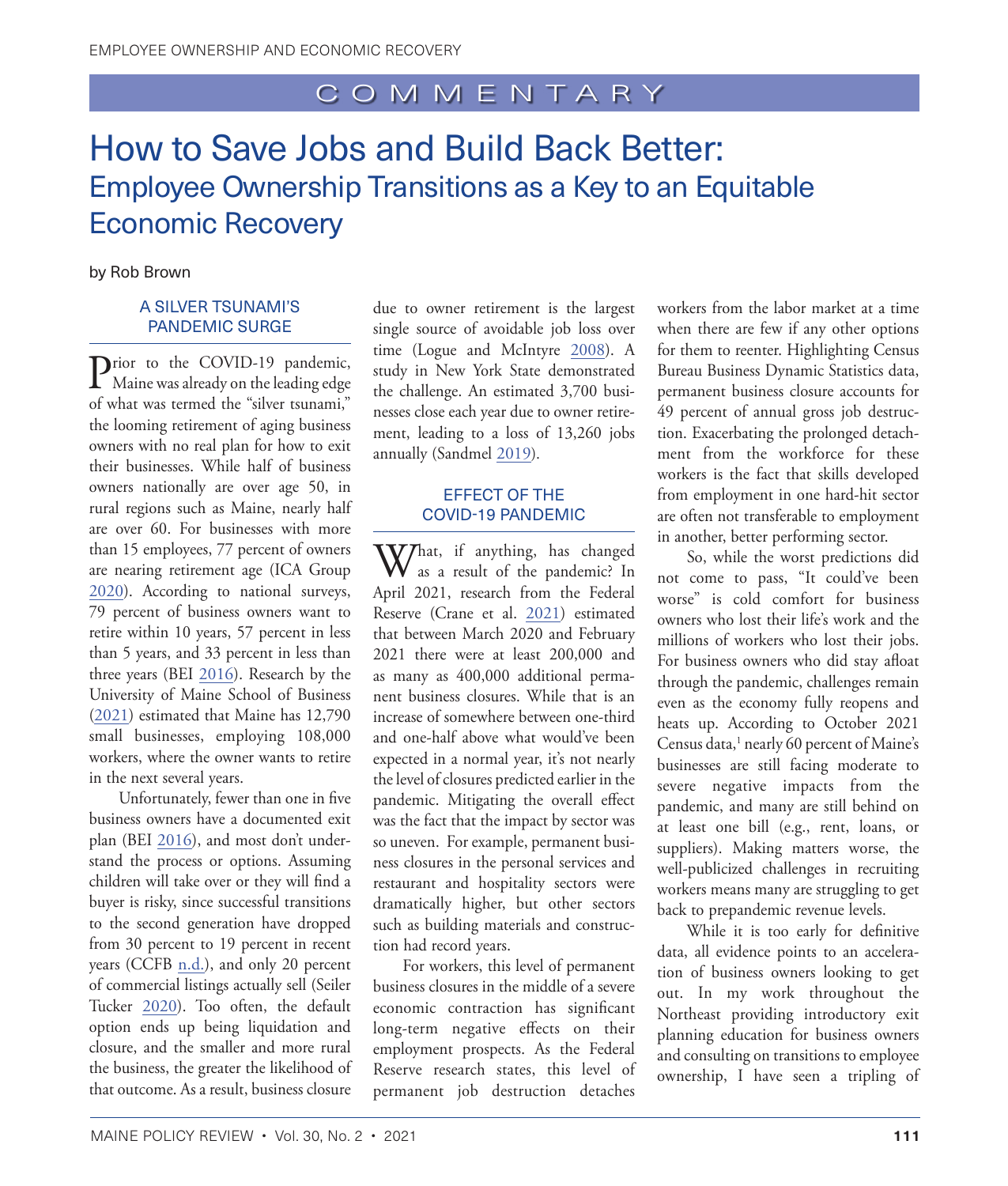<span id="page-2-0"></span>requests for assistance and attendance at workshops. Lawyers, accountants, and others who communicate directly with businesses, have told me that they are seeing the same thing—older business owners, already thinking about how to retire before the pandemic, want to develop a plan now.

A recent survey of rural Maine businesses conducted by the Cooperative Development Institute, in partnership with many local and regional chambers and development groups, hints at this acceleration. According to CDI's rural Maine data, 71 percent of business owners are over 50 and 48 percent are over 60. Among them, 68 percent want to retire in less than five years, and 27 percent want to exit in one year. Yet only 16 percent have a plan for how to do that. Among those who have a plan, 21 percent assume they will liquidate and close.

Two recent developments also have the potential to accelerate exits. First, many lenders and valuators have adjusted business valuation assumptions to accommodate pandemic-induced losses without requiring the typical three to five years of subsequent profits, so businesses can conceivably regain prepandemic valuations within a year. Second, surveys show both business owners and brokers expect a rise in capital gains and other taxes to be a top driver of business exits (whether sale or liquidation) over the next year.<sup>[2](#page-5-8)</sup>

#### WORKERS TO OWNERS: KEY TO EQUITABLE ECONOMIC RECOVERY

Given the ominous pre- and post-<br> **G** pandemic trends, the growing popularity of transitioning businesses to employee ownership makes sense. As [an](https://www.entrepreneur.com/article/308785) [article in](https://www.entrepreneur.com/article/308785) *[Entrepreneur Magazine](https://www.entrepreneur.com/article/308785)* stated, "If you don't have a solid succession plan in place and plan to put your business on

the market and hope for the best, you're setting yourself up for disappointment. Employee ownership could offer you an escape route from this predicament…. You'll be tapping into a pool of readymade buyers that were right under your nose all along" (Shepard [2018\)](#page-5-9).

But what about the benefits for workers, companies, and communities? If anything, the pandemic's impact on job security and stability and its acceleration of income and wealth inequality has strengthened the argument for promoting and supporting employee ownership transitions. Helping business owners sell to employees could be a key to an equitable economic recovery.

When workers have a real ownership stake in the company where they work, both the workers and the company realize improved outcomes on many qualitative and quantitative measures. Compared to similar conventionally owned firms, employee-owned companies are more profitable and productive, create more jobs in the good times and lay off fewer workers in a downturn, and invest more in workforce training (Cribben [2020](#page-5-10); Rosen and Quarrey [1987](#page-5-11); Walsh et al. [2018\)](#page-5-12). They have lower rates of bankruptcy, closure, and loan defaults (NCEO 2017).

For workers, this means increased wages, benefits, and job stability and security. The beneficial impacts are even more pronounced for low-income, noncollege-educated, minority, women, and young workers. In one [r](https://www.ownershipeconomy.org/wp-content/uploads/2017/05/employee_ownership_and_economic_wellbeing_2017.pdf)ecent study (Boguslaw and Schur [2019](#page-5-13)), low-income, women and minority workers (particularly workers nearing retirement) in employee-owned firms had dramatically higher household wealth, and employee ownership significantly narrowed the gender and racial wealth gap. Another study (NCEO [2017\)](#page-5-14) shows that employee-owned firms were more successful at attracting and retaining young workers, a longstanding concern in Maine. Tracking 9,000 young workers from age 18 until age 35, the study showed that those working in employee-owned firms saw 33 percent higher wages, 92 percent higher household wealth, and 53 percent longer job tenure. These impacts held true regardless of race, gender, or geography.

Formerly incarcerated workers in employee-owned companies saw lower rates of recidivism, 25 percent higher annual income, and 9 percent more hours worked than similar workers in nonemployee-owned companies. Industries that create a disproportionate share of low-wage, insecure jobs and employ a disproportionate share of women and minorities see some of the greatest differentials in wages, benefits and job security for workers in employee-owned businesses (Abell [2020\)](#page-5-15).

To imagine the impact of what could be achieved at scale, an article [in the](https://hbr.org/2021/05/the-big-benefits-of-employee-ownership?ab=seriesnav-bigidea) *Harvard Business Review* calculated that if 30 percent business ownership (a threshold at which businesses by most law and custom are considered employeeowned) were extended to all workers through employee-ownership models, household wealth would more than quadruple for the bottom 50 percent of workers, for all Black workers, and for all workers with only a high school degree (Dudley and Rouen [2021\)](#page-5-16).

For many businesses, employee ownership may be the most viable exit plan. The workers whose jobs are at stake are also the most motivated to "keep the lights on." This strategy could save businesses and jobs and offer workers an opportunity to improve incomes and build wealth through ownership, all while deepening local ownership and control of our businesses and making our economy more equitable and resilient.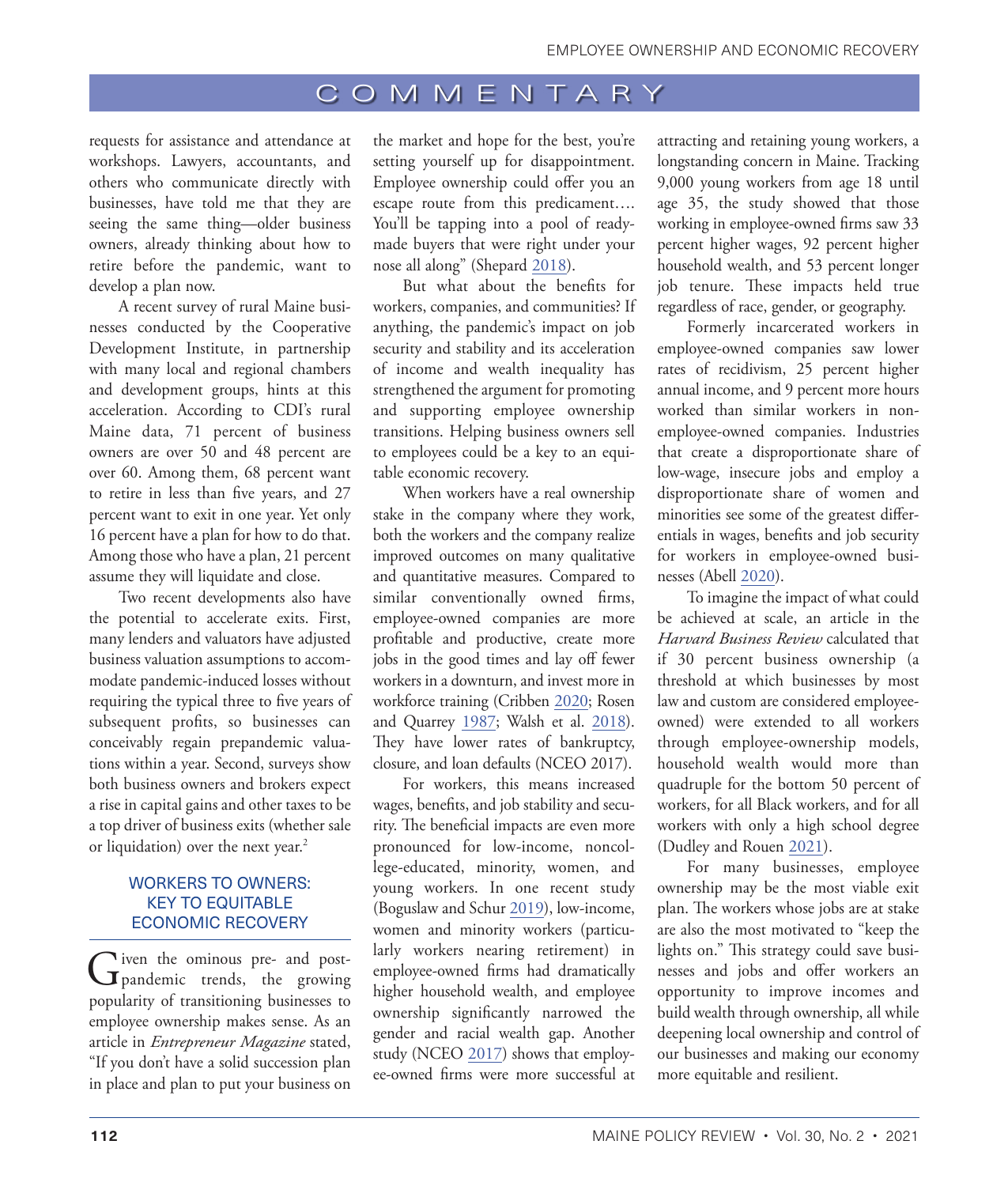<span id="page-3-0"></span>The potential wave of business liquidation and closure by aging owners poses a threat to our overall economy, and evidence suggests the pandemic has accelerated that threat. At the same time, a chronically weak economy that results in low wages, few benefits, and limited job security for many workers has resulted in precarious livelihoods and exacerbated inequality, and the pandemic has accelerated that problem, too. Public policies that support expanding employee ownership would simultaneously and effectively address both threats.

#### HOW TO RESPOND

President Biden's American Rescue Plan was passed into law this spring, and it is injecting nearly \$1 billion in new state funding to aid Maine's economic recovery, a once-in-a-lifetime investment that could create lasting economic improvement and resiliency for Maine's workers and economy. The benefits that would come from assisting a generation of aging business owners to transition ownership to their employees certainly fits the bill.

Prior to the pandemic, the Mills administration developed an ambitious 10-year economic development strategy (Maine DECD [2019\)](#page-5-17). That strategy is now guiding how the state deploys this federal investment, and priorities include helping businesses grow, be more productive, create more and higher paying jobs, invest in skills training, and retain and attract more young workers. As the research shows, all of these priorities can be advanced by supporting employee ownership transitions.

Economic and workforce development entities, particularly in more rural regions, have been trying to figure how best to respond to the growing concern

#### Forest Products Sector

Innovative models of cooperative ownership in the forest products sector have been developed in Scandinavian countries, Quebec, and elsewhere. Roughly 20 years ago, Finland invested \$3.5 million to train business and workforce development entities to provide direct worker cooperative development services and technical assistance. In the subsequent years, Finland went from having few worker cooperatives to having one of the fastest rates of yearly growth in worker cooperative development. Of particular interest to Maine, research shows that the prevalence and success of worker cooperatives was greatest in areas of economic distress and high unemployment (Kalmi [2013](#page-5-18)).

In Quebec, nearly 50 forest products worker cooperatives sustain approximately 3,500 jobs and generate \$250 million in revenues.[4](#page-5-8) Compared to the sector's traditionally owned businesses, they have invested more in new sawmills and upgrading existing sawmills, and have a higher survival rate (Tanner [2007\)](#page-5-19). The success of such worker cooperatives is a result of a robust development ecosystem in the province that includes workforce and management training and business technical assistance.

Some cooperatives were started from scratch, but many were formed by worker buyouts of existing businesses. One example, Boisaco, Inc., is owned by hundreds of millworkers, loggers, residents, and local business owners. Formed in 1984 to take over a sawmill, the cooperative has invested in its growth, diversified its product lines, and now employs over 600 people. In 2008, Boisaco posted a record year, even as an imploding housing market dragged down many companies in the sector. Inspired by Boisaco, hundreds of loggers and millworkers in Wisconsin have formed a cooperative and, with assistance from USDA and state government, are negotiating with Verso to take over a shuttered paper mill. As another example, Ward Lumber, Inc., a fourth-generation lumber and building materials business with 55 workers in New York's North Country, recently completed a transition to a worker cooperative. Support in developing and financing this transition came from many partners, including the Small Business Development Center and a \$250,000 grant from the state to subsidize the buyout and preserve the jobs.

posed by aging business owners and the demand for exit planning guidance. Relatively modest and targeted funding could dramatically and immediately expand the collaboration among and scale of these efforts, which include

- exit planning outreach, education, and technical assistance for business owners;
- assistance for interested owners and their employees in determining business and financial

feasibility for an employee ownership transition;

- assistance in designing and executing a transition for those businesses where it is feasible and desirable; and
- education and training for employee groups in business management, finances, and strategy so they can succeed.

Maine already has a framework to coordinate some of this work. The federal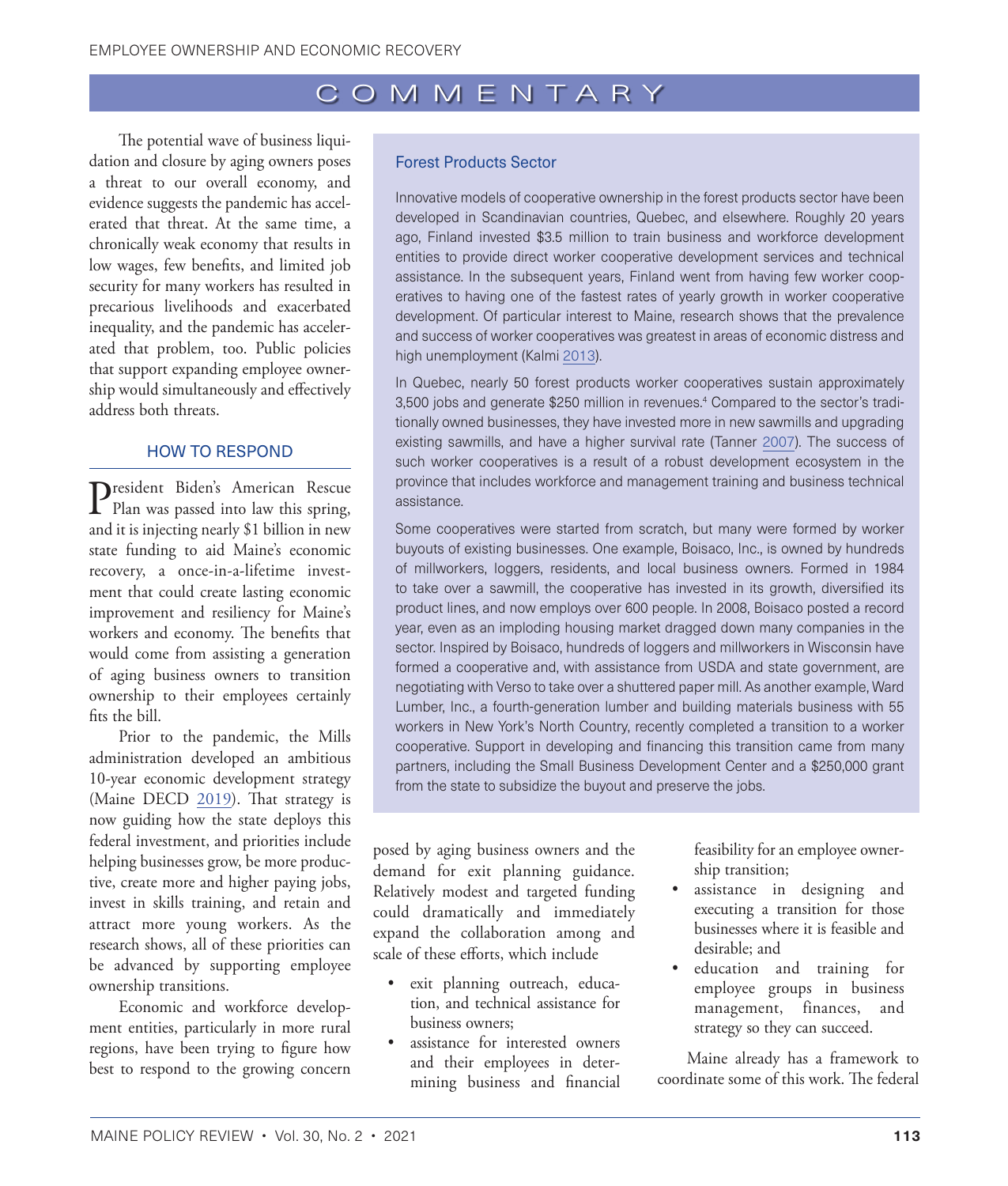#### <span id="page-4-0"></span>Maine's Tourism Sector

Even as it provides substantial tax revenue to the state, a solid foundation for many communities' economies, and a livelihood for many entrepreneurs, tourism sector jobs are often low-wage, low-skill, and seasonal. However, by offering assistance to those businesses in transitioning to employee ownership, we can couple work in the tourism sector with an ownership opportunity that will improve the quality of that work through better wages and job stability.

In 1992, for example, Maine's first espresso bar/bookstore was founded in Rockland. Quickly welcomed by the community, it grew rapidly, adding a coffee-roasting business, moving to larger locations, and becoming Rock City Café and Coffee Roasters. By 2010, as Rockland was becoming a national model of downtown rejuvenation, the business had become a vibrant Main Street anchor institution. As the owner began thinking about retiring, she knew that selling it on the open market would likely result in the business being split up. Additionally, she was deeply committed to her employees, many of whom had worked for her since they were teenagers. To preserve her legacy, reward the employees who helped build it, and ensure an adequate retirement income for herself, she decided to transition the businesses to a worker-owned cooperative. With around 35, mostly young employees, the solidarity and resiliency they had built as a worker-owned cooperative has helped them weather the COVID-19 pandemic better than many other food service and tourist-oriented businesses.

As another example, on Deer Isle, employees of three retail businesses—Burnt Cove Market, the Galley Market, and V&S Variety—heard that the owners were thinking of selling the stores and retiring. Potential buyers from outside the community might not have maintained the same levels of jobs and services, and employment opportunities on the island are limited. So the employees, with assistance from a group of advisors, created the Island Employee Cooperative to buy the stores. It's now one of the island's largest year-round employers, the largest worker cooperative in Maine, and second largest in all of New England.

Workforce Innovation and Opportunity Act, the primary source of funding for Maine's entire workforce development system, explicitly identifies outreach, feasibility studies, and training to support employee buyouts as an allowable use of funds. This strategy is now being expanded in eastern Maine by the Northeast Workforce Development Board and its partners, and could quickly be taken to scale statewide.

Small Business Development Centers (SBDCs) are natural partners in this effort, providing business and

financial planning and training for employees in a transition. In fact, the recently enacted Main Street Employee Ownership Act mandates that SBDCs offer services and training that support worker cooperative and employee stock ownership plan (ESOP) transitions, and the national SBDC network is offering training opportunities to advisors so they can better assist these transitions.

Many states are offering or considering tax and other incentives for selling a business to the employees. Around 18 states, with varying levels of public funding, have established employee ownership centers to provide education, training, and technical assistance for businesses considering employee ownership[.3](#page-5-8) In Maine, recent legislation to implement both strategies was passed unanimously by the legislature's Taxation Committee, House of Representatives and Senate, after two years of careful deliberation, but the legislature then failed to fund it (Maine Legislature, 12[9th Session, LD](http://www.mainelegislature.org/legis/bills/bills_129th/billtexts/SP046902.asp)  [1520\)](http://www.mainelegislature.org/legis/bills/bills_129th/billtexts/SP046902.asp). Since the American Rescue Plan put \$10 billion into the State Small Business Credit Initiative, and the US Treasury was directed by Congress to use some of the funding to support state employee ownership centers, those plans can be revived.

Family Development Accounts are special savings accounts for low- to moderate-income people to save money for specific purposes, like starting or buying a business. Historically, FDA savings were matched, so there was a strong incentive to save. In the past, Maine offered a tax credit to encourage private citizens to contribute to FDA programs, so matching funds are available to support low-income workers' savings, but this incentive was eliminated by the previous administration. Restoring funding for this incentive to contribute to FDA match programs would leverage substantial additional private funding. These funds would be particularly helpful to employees saving to build equity for a worker cooperative transition.

#### TRANSITIONING TO AN ECONOMY THAT WORKS FOR WORKERS

Employee ownership transitions address two critical challenges facing Maine. First, they reduce the threat of lost jobs as aging business owners either liquidate and close or sell the business for relocation out of the community or